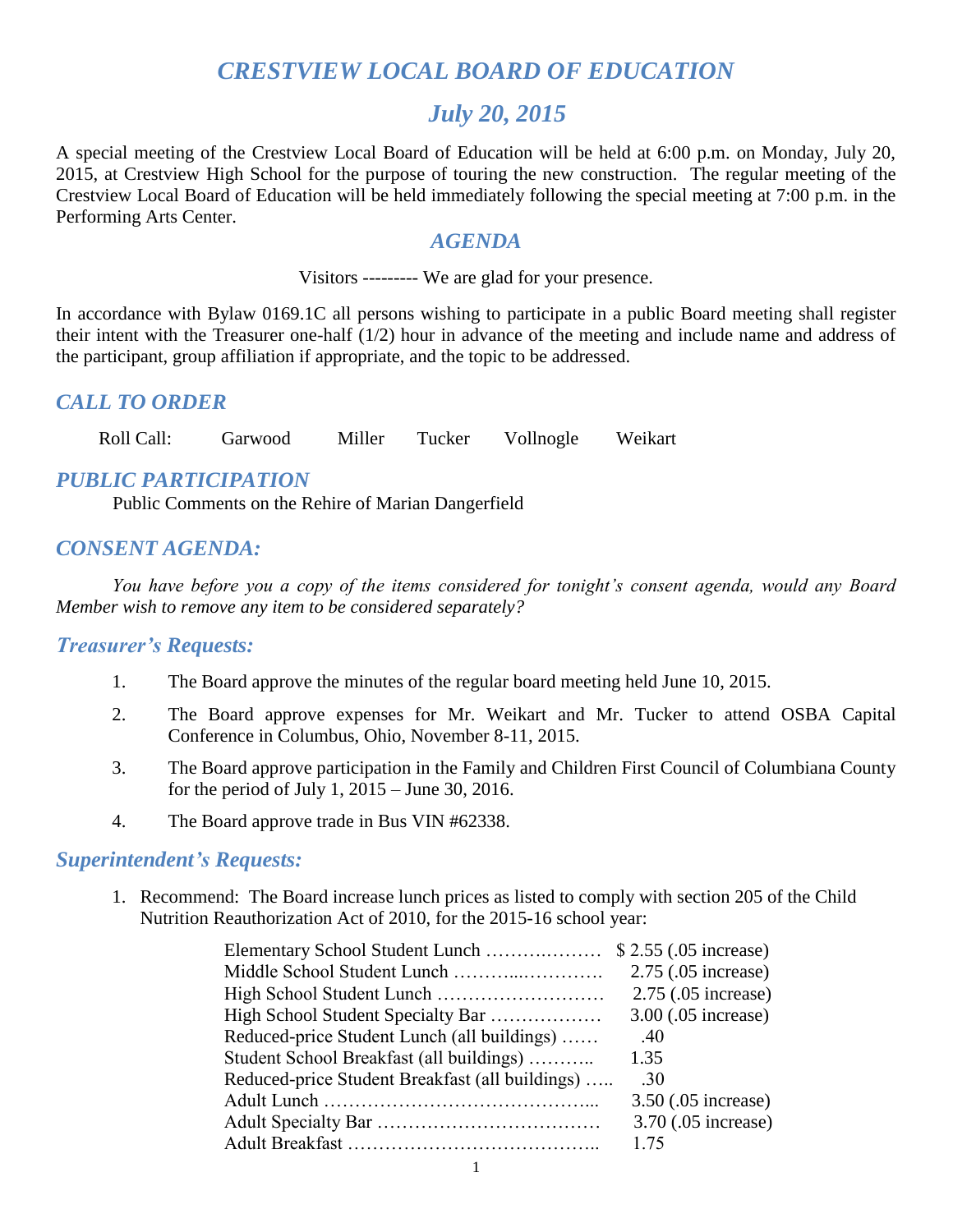- 2. The Board authorize the Superintendent and Treasurer to advertise for the renewal of fleet, property and liability insurance policies using specifications as presented by Charlene Mercure, Treasurer.
- 3. The Board authorize the Superintendent and Treasurer to advertise for pavement/repairs and sealing using specifications as presented by John Dilling, Superintendent.
- 4. The Board approve the 2015-16 dues to The Ohio Coalition for Equity & Adequacy of School Funding.
- 5. The Board employ the following licensed personnel on a one (1) year limited contract basis for the 2015-16 school year according to the salary schedule as recommended by John A. Dilling, Superintendent, pending receipt of all required reports:

Kimberly Baker Barlow – CHS/CMS Family & Consumer Science Teacher

6. The Board grant supplemental contracts to the following certificated personnel for the 2015-16 and 2016-17 school years as per salary schedule for the assignment designated; all required reports are on file:

> Tanja Simione – CHS Varsity Girls Head Track Coach Gregory Woolman – CHS Varsity Boys Head Track Coach

7. The Board to grant supplemental contracts to the following licensed personnel for the 2015-16 school year as per salary schedule for the assignment designated pursuant to O.R.C. 3313.53; all required reports are on file:

> Brady Amerson – CHS Assistant Band Director Laura Nappi – CHS Leo Club Veronica Kotel – Chemistry Club Advisor

8. The Board to grant pupil activity contracts to the following nonteaching personnel for the 2015-16 school year as per salary schedule for the assignment designated pursuant to O.R.C. 3313.53; pending receipt of all required reports:

> Matthew Hayes – Pit Percussion Instructor (camp only) Caitlin Worley – CHS Color Guard Instructor Ron Myers – CMS Assistant Football Coach Paige Hawkins  $-7<sup>th</sup>/8<sup>th</sup>$  Winter Sports Cheerleader Advisor Michelle Crawford – Crestview Ticket Manager Bryan Teeters – Battery Percussion Instructor (camp only) Victoria DeRiggi – Brass Instructor (camp only) Jacqueline Mortimer – Woodwind Instructor (camp only)

9. The Board approve the following as a non-paid volunteer for the 2015-16 school year; pending receipt of all required reports:

> Evelyn Amerson – CHS Marching Band Camp Neal Chiprean – CHS Marching Band Camp Carl Richter – CHS Marching Band Camp Scott Boyer – CHS Marching Band Camp Jedidiah Campbell – CHS Football Coach Paige Hawkins  $-7<sup>th</sup>/8<sup>th</sup>$  grade Fall Sports Cheerleading

10. The Board approve the following personnel for Athletic Department event positions: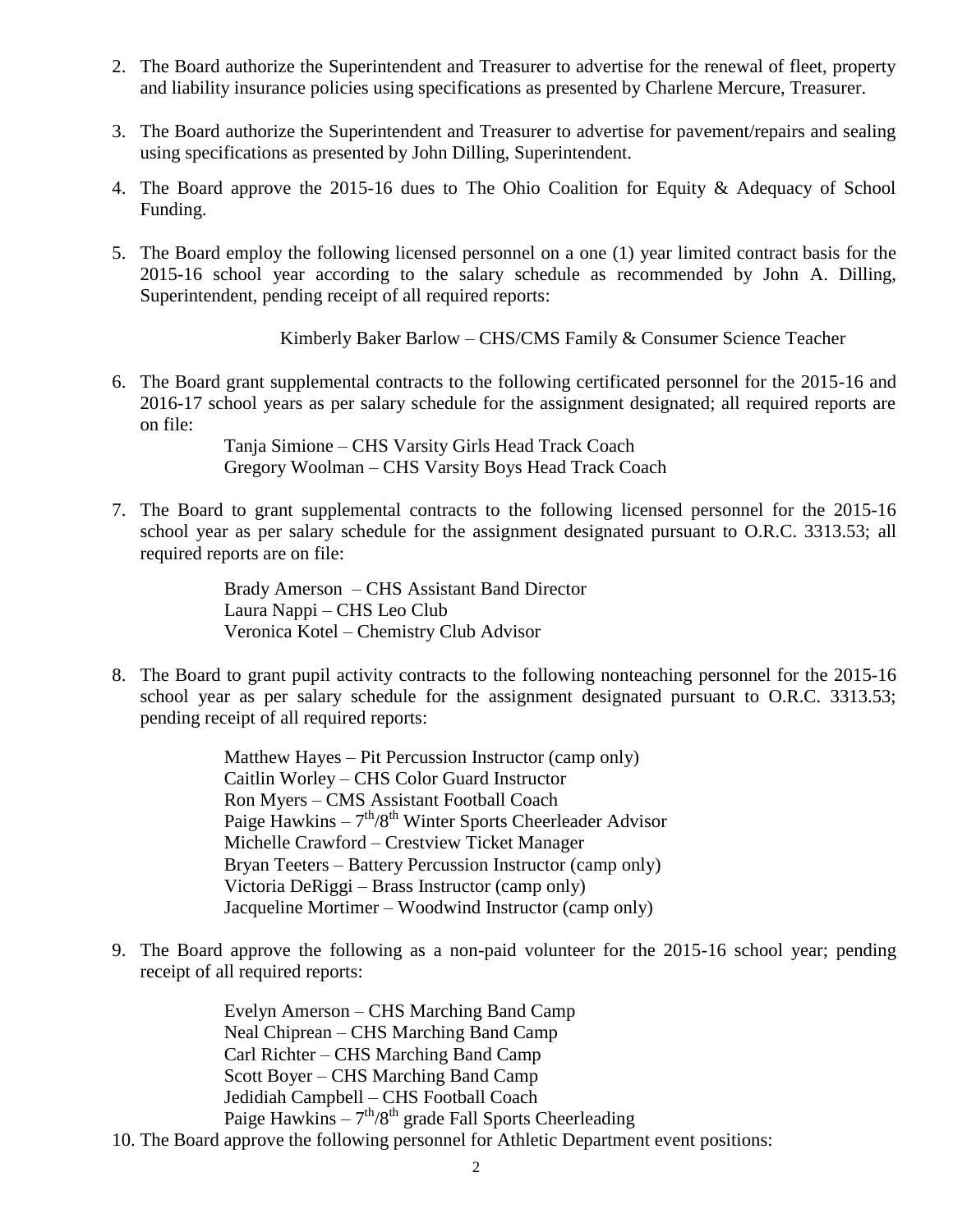#### *Ticket Sellers*

Michelle Crawford… Mandy Mustake…Jennifer Burbick-Rothwell...Katie Ricketts

11. The Board approve the student/parent handbooks for the 2015-2016 school year as presented for the following:

Crestview High School Crestview Middle School Crestview Elementary School

12. The Board approve the following non-teaching personnel be placed on the approved substitute list, substitute basis only, according to wage rate for the assignment designated; all required reports are on file:

*Technology Assistant* – Jason Cochran – effective July 1, 2015

13. The Board approve the following licensed personnel be granted a one (1) year limited contract basis for the 2015-2016 school year as an Instructional Tutor according to the established wage rate; all required reports on file:

> Alisha Auer – High School Instructional Tutor Hilary McLoud – Elementary School Instructional Tutor

14. The Board approve the following nonteaching personnel on a one (1) year limited contract basis for the 2015-2016 school year, according to the salary schedule as recommended by John A. Dilling, Superintendent, all required reports on file:

Jason Cochran – Technology Assistant

15. The Board to approve the student accident insurance for the 2015-16 school year be available for student purchase through Guarantee Trust Life Insurance Company, local agent being McKinstry & Associates. Student enrollment cost:

| School-time Plan | \$24.00 | $(2014-15 - $29.00)$  |
|------------------|---------|-----------------------|
| 24 Hour Plan     | 83.00   | $(2014-15 - $105.00)$ |
| Football         | 136.00  | $(2014-15- $171.00)$  |

### **END of CONSENT AGENDA**

Recommend the Board approve the consent agenda as presented:

|          | Moved by _____, second by _____ to approve consent agenda. Vote yes: |                  |          |
|----------|----------------------------------------------------------------------|------------------|----------|
| Vote no: | Absent:                                                              | . Motion carried | . Failed |

### *Treasurer's Requests/Recommendations not included in Consent Agenda:*

1. The Board approve financial reports and investments as prepared and presented.

Moved by \_\_\_\_\_, second by \_\_\_\_\_. Vote yes:  $\_\_\_\_\_\_\_\_\_\_\_\_\_\_\_$  \_\_\_\_\_, \_\_\_\_\_, \_\_\_\_\_. Vote no:  $\_\_\_\_\_\_\$ \_\_\_\_\_, \_\_\_\_\_\_, \_\_\_\_\_\_\_. Absent: \_\_\_\_\_\_, \_\_\_\_\_\_. Motion carried \_\_\_\_\_\_. Failed \_\_\_\_\_.

2. Recommend: The Board accept donations from: